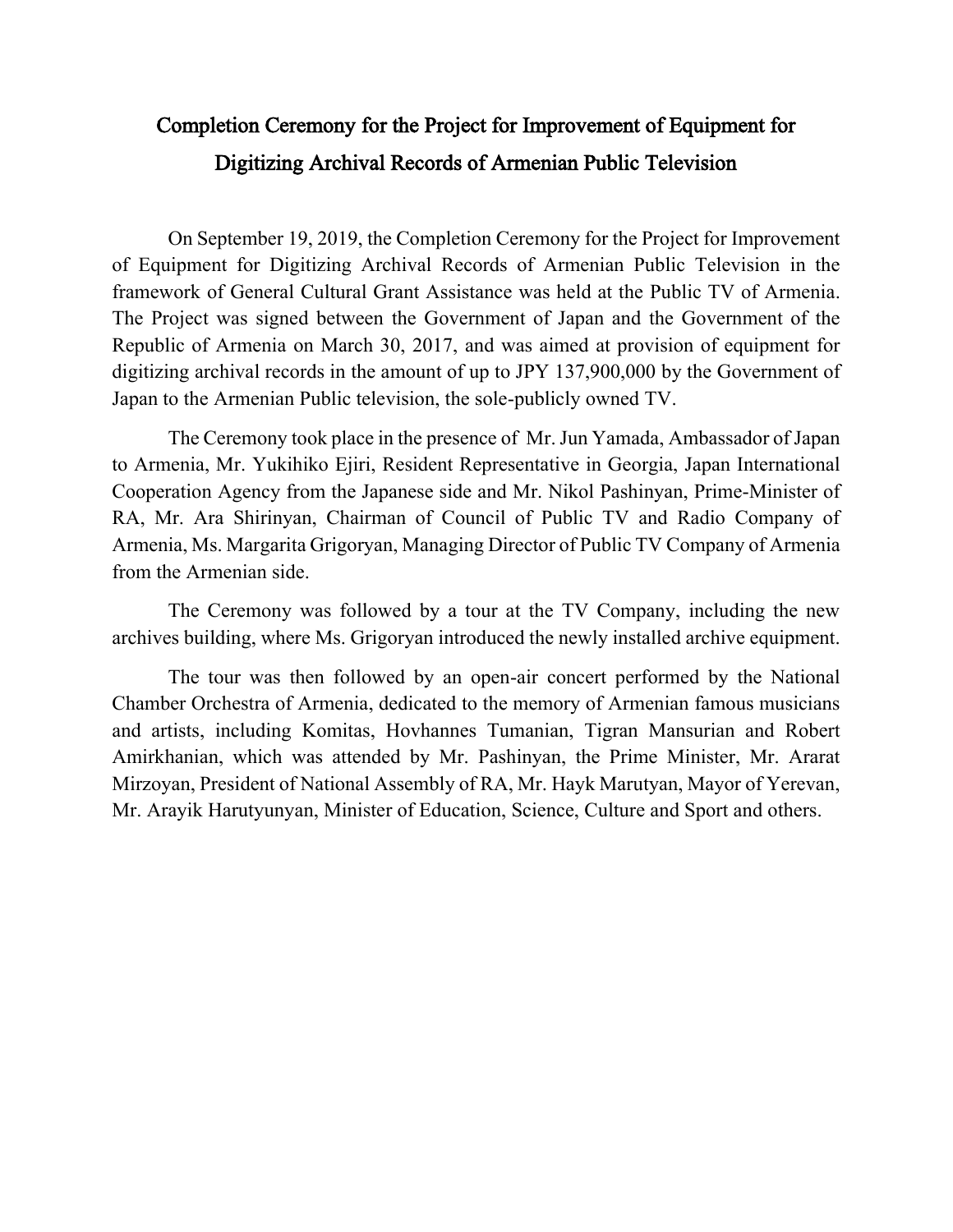

Speech by Ms. Grigoryan, Managing Director of Public TV Company of Armenia



Speech by Ambassador Yamada



Description of equipment by Ms. Grigoryan Ambassador Yamada explaining



Prime Minister Pashinyan



Some of equipment provided by Japan



Interview of Ambassador Yamada on Public TV of Armenia